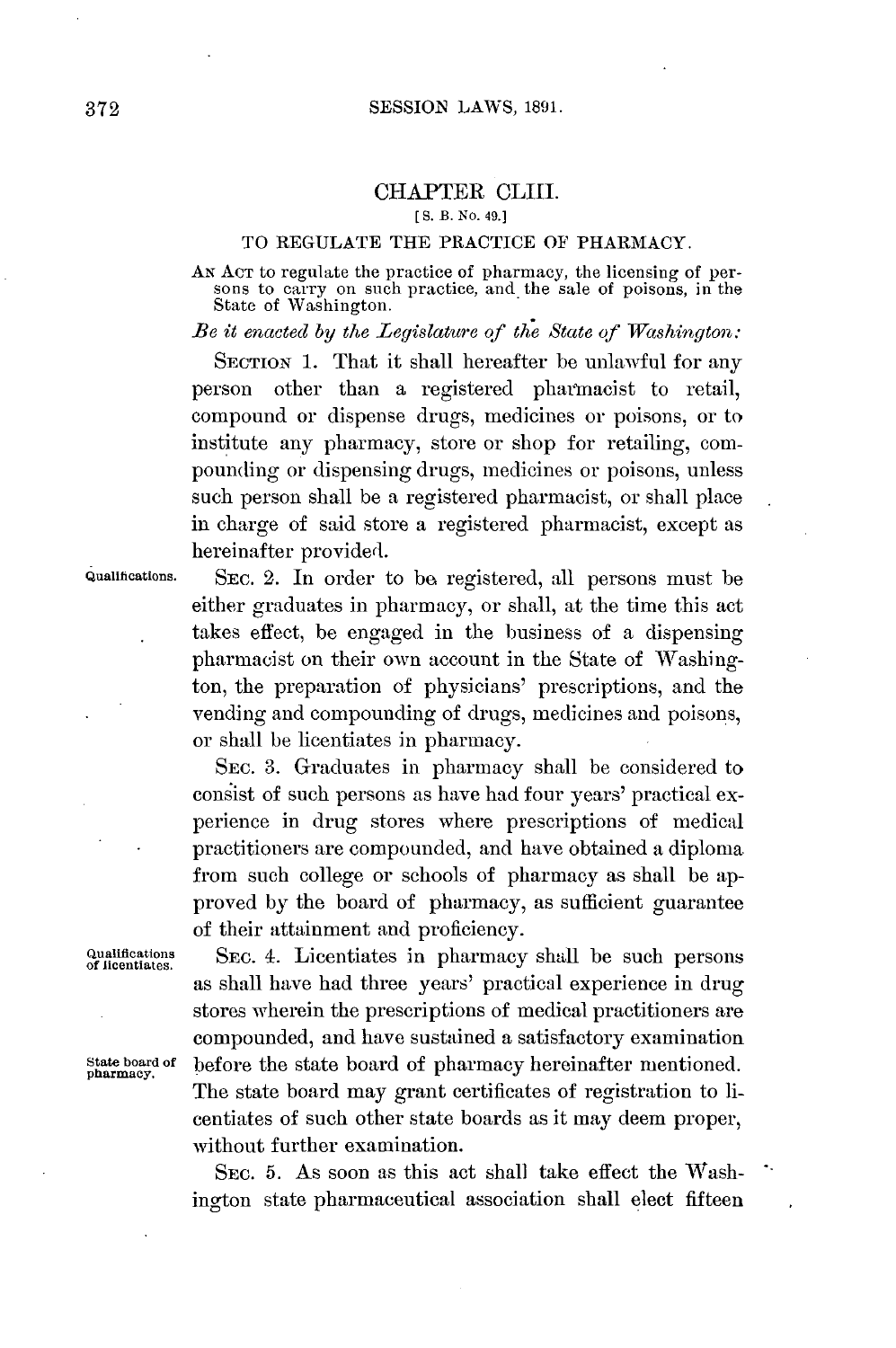reputable and practicing pharmacists doing business in the state, from which the governor shall appoint five. The said five pharmacists, duly elected and appointed, shall constitute the board of pharmacy of the State of Washington, and shall hold office, as respectively designated in their appointments, for the term of one, two, three, four or five years, as hereinafter provided, and until their successors have been duly elected and appointed. The Washington state pharmaceutical association shall annually elect five pharmacists, from which number the governor of the state shall appoint one to fill [the] vacancy annually occurring in said board. The term of office shall be five years. In case of [a] vacancy occurring from any cause, the governor **vacancies.** shall **fill** the vacancy **by** appointing a pbarmacist, from the names submitted, to serve as a member of the board for the remainder of the term.

SEC. 6. The state board shall, within thirty days after **Organization** of the appointment, meet and organize **by** the selection of a president and secretary from the number of its own mem bers, who shall be elected for the -term of one year, and shall perform the duties prescribed **by** the board. It shall be the duty of the board to examine all applicants for registration submitted in the proper form; to grant certificates of registration to such persons as may be entitled to same under the provisions of this act; to cause prosecutions of all persons violating its provisions; 'to report annually to **Annualreports** the governor and to the Washington state pharmaceutical association upon the condition of pharmacy in the state, which said report shall also furnish a record of the proceedings of said board for the year, as well as all pharmacists duly registered under this act. The board shall hold meet- Meetings of ings for the transaction of such business as shall pertain to its duties once in three months; and the said board shall give 20 days' public notice of the time and place of such meeting. The said board shall also have power to make **by**laws for the proper execution of its duties under this act, and shall keep a book of registration in which shall be **Register.** entered the names and places of business of all persons registered under this act, also stating facts claimed to jus-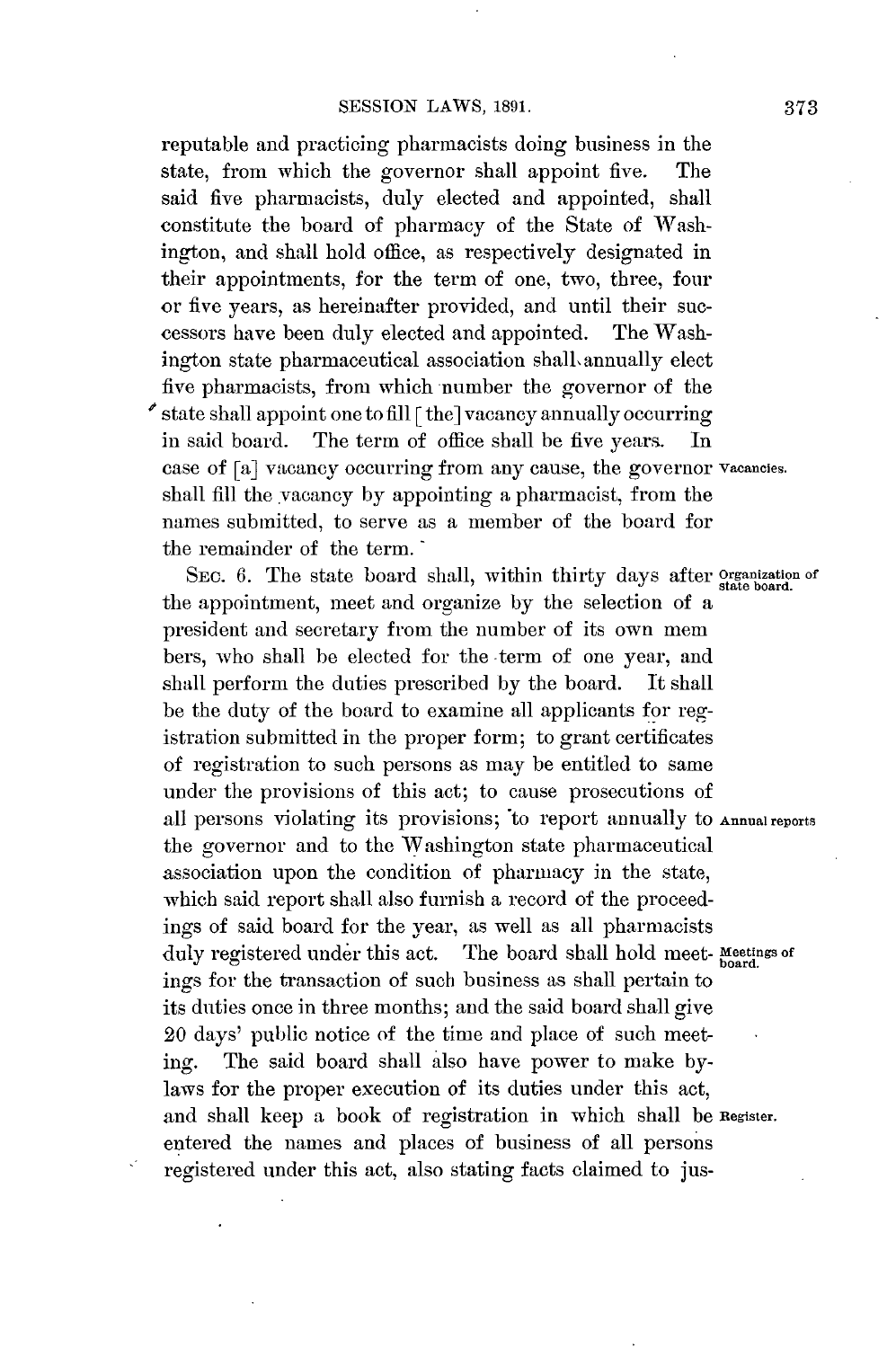tify their registration. Three members of said board shall constitute a quorum.

**SEC. 7.** Every person claiming the right of registration under this act who shall, within sixty days after this act takes **effect,** forward **to** the board **of** pharmacy **satisfactory** proof, supported **by** his affidavit, that he was engaged in business of a dispensing pharmacist on his own account in the State of Washington at the time of the passage of this act, as provided in section 2, shall, upon payment of the fee hereinafter mentioned, be granted a certificate of registration: *Provided,* That in case of failure to register as herein specified, then such person shall, in order to be registered, comply with the requirements provided for registration as graduates of pharmacy or licentiates of pharmacy.

SEC. **8.** Any person engaged in the position of assistant in pharmacy at the time this act takes effect, not less than eighteen years of age, who shall have had at least three years of practical experience in drug stores where the prescriptions of medical practitioners are compounded, and shall furnish satisfactory evidence to the state board of pharmacy, shall, upon making application for registration and upon payment of \$2. **00** to the secretary of said board, within sixty days after this act takes effect, be entitled to a certificate as registered assistant, which certificate shall entitle him to a continuance in such duties as clerk or assistant, but shall not entitle him to engage in business on his own account. Thereafter he shall pay annually to the said secretary the sum of one dollar during the time he shall continue in such duties, in return for which sum he shall receive **a** renewal of said certificate: *Provided,* Any applicant who has had seven years' experience in compounding medicine immediately prior to the passage of this act may receive a certificate of registered pharmacist.

**SEC. 9.** Every person claiming registration as a registered pharmacist under section **7** of this act shall, before a certificate is granted, pay to the secretary of the state board of pharmacy the sum of three dollars, and a like sum shall be paid such secretary **by** graduates in pharmacy, and **by** such licentiates of other boards who shall apply for registration under this act, and every applicant for registration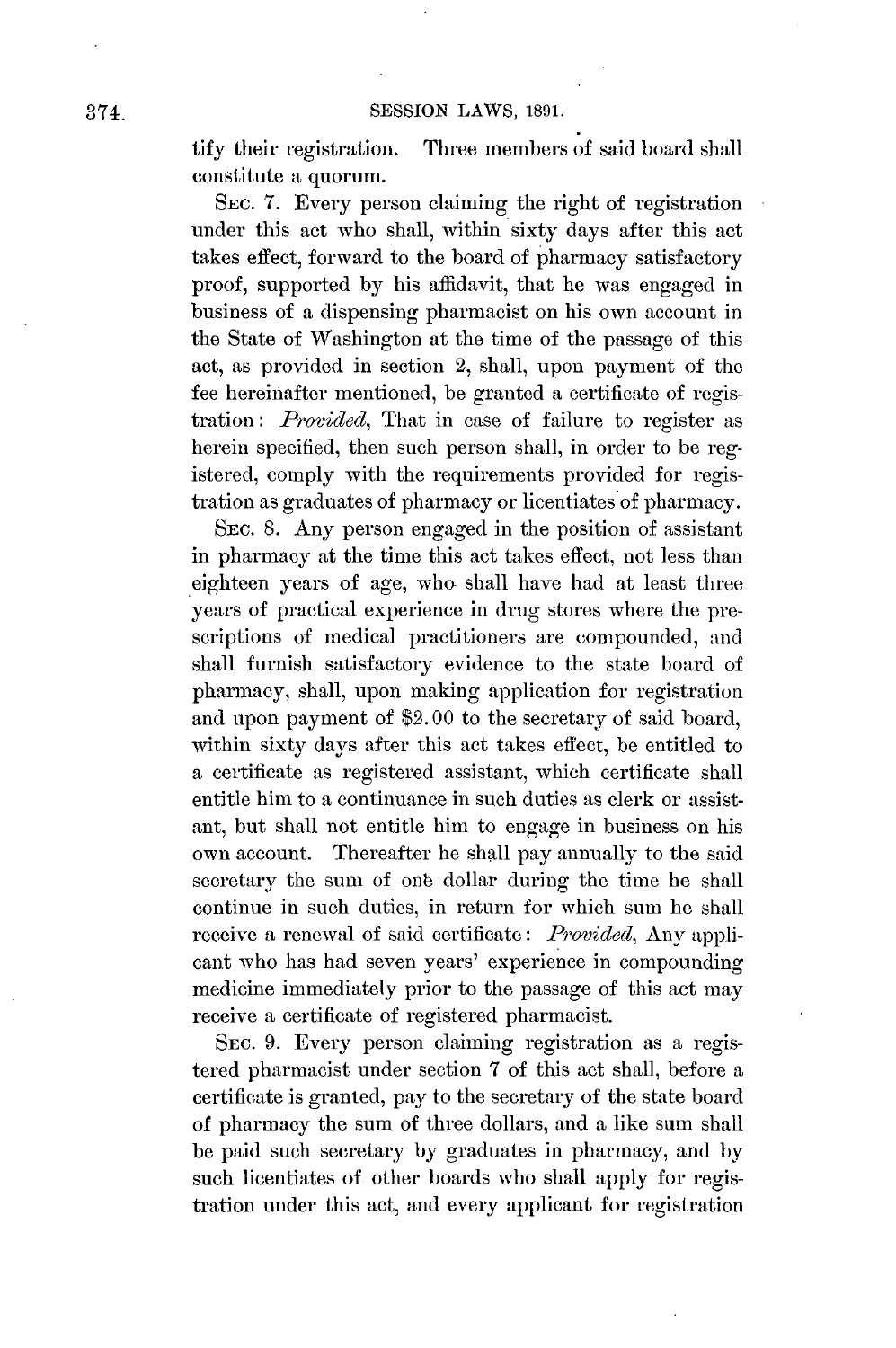**by** examination shall pay to said secretary the sum of five **Fees.** dollars before such examination be attempted: *Provided,* That in case the applicant fail to pass a satisfactory examination, the money shall be held to his credit for a second examination at any time within a year.

SEC. **10.** Every registered pharmacist, during the times he continues such practice of his profession, shall annually, on such date as the board of pharmacy may determine, pay to the said 'secretary of said board of registration a fee **of Renewal fees.** two dollars in return for which payment he shall receive a renewal of said registration. Every certificate and every renewal shall be conspicuously displayed in the pharmacy to which it applies.

SEC. 11. The secretary of the board of pharmacy shall salary of secrereceive a salary, which salary shall be determined **by** said **board.** board; he shall also receive his traveling and other expenses incurred in the performance of his official duties. The other members of said board shall receive the sum of five **Compensation of members of** dollars for each day actually engaged in such service, and **state board.** all legitimate and necessary expenses incurred in attending the meetings of said board. Said expenses shall be paid from the fees and penalties received **by** said board under the provisions of this act, and no part of the salary or other expenses of said board, under the provisions of this act, shall be paid out of the public treasury. **All** moneys received **by** said board in excess of said allowances and other expenses hereinbefore provided for shall be held **by** the secretary of the said board as a special fund for meet- **Special fund.** ing the expenses of said board, said secretary giving such bonds as the said board shall, from time to time, direct. The said board shall, in its annual report to the governor **Annual report.** and to the Washington state pharmaceutical association, render an account of **all** money received and disbursed **by** them pursuant to this act.

SEC. 12. The proprietor of every drug store shall keep *Prescriptions*. in his place of business a registry book in which shall be entered an accurate record of the sales of **all** mineral acids, carbolic acid, oxalic acid, hydrocyanic acid, cyanide of potassa, arsenic and its preparations, corrosive sublimate, red precipitate, preparations of opium (except paregoric),

**375**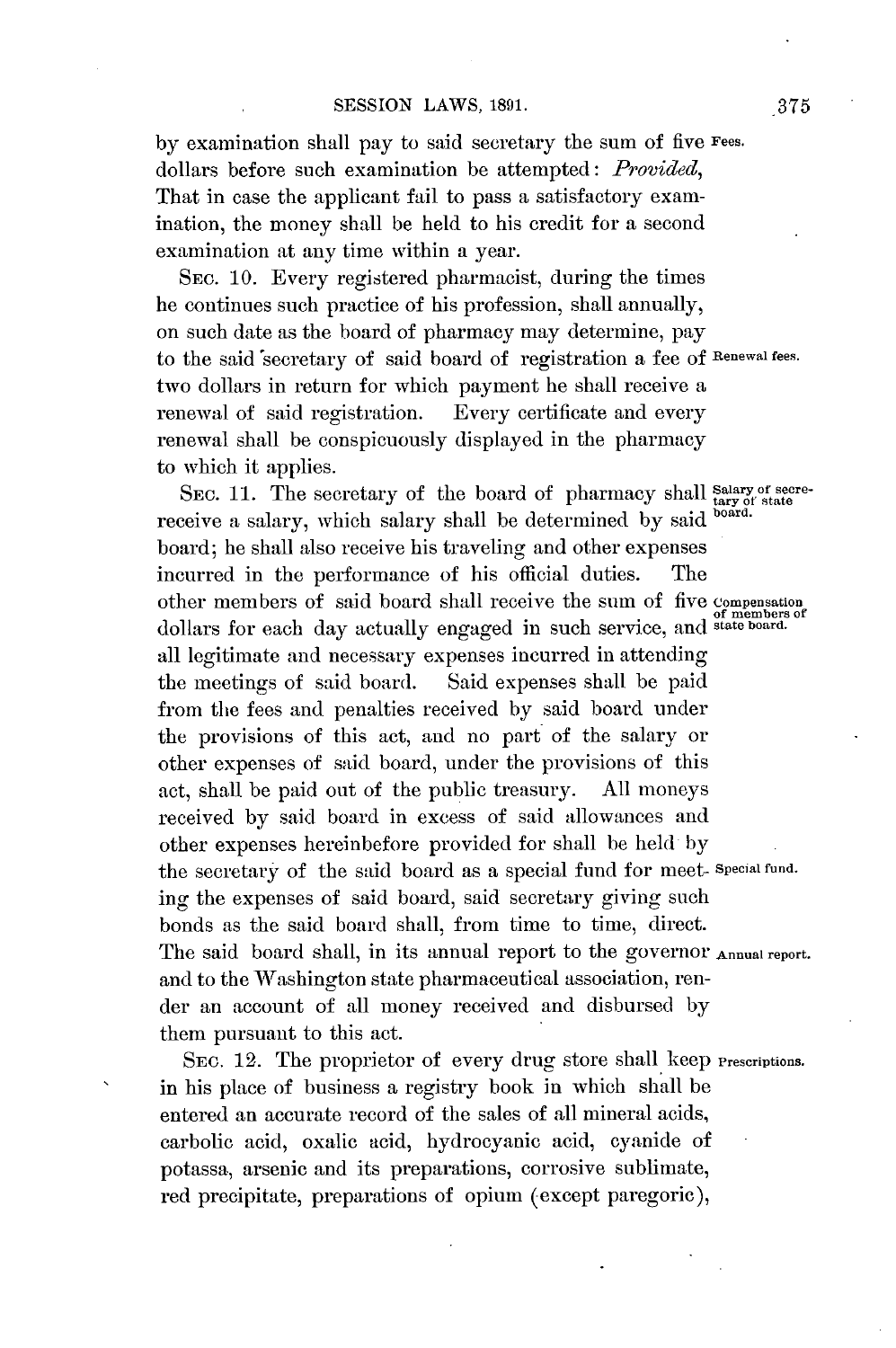phosphorus, nux vomica and strychnine, aconite, belladonna, hellebore and their preparations, croton oil, oil savin, oil tansy, creosote, wines and spirituous or malt liquors. Said record shall state amount purchased, the date, for what purpose used, buyer's name and address, and said record shall at all times, during business hours, be subject to the inspection of the prosecuting attorney, or to any authorized agent of the board of pharmacy: *Provided,* That no such wines, spirituous or malt liquors shall be sold for other than medicinal, scientific, mechanical or sacramental purposes. Furthermore, that all poisons shall be plainly labeled as such, and that such labels shall also bear the name and address of the druggist selling the same. The provisions of this section shall not apply to dispensing **by** physicians' prescriptions.

**SEC. 13.** Any person not being a registered pharmacist within the full meaning of this act who shall, after the expiration of sixty days from the time this act shall take effect, retail, compound or dispense medicines, or who shall take, use or exhibit the title of registered pharmacist shall, for each and every said offense, be liable to a penalty of fifty dollars. Any registered pharmacist or other person who shall permit the compounding and dispensing of prescriptions or the vending - of drugs, medicines or poisons in his store or place of business, except under the supervision of a registered pharmacist, or except **by** a registered assistant, or any pharmacist or registered assistant who, while continuing in business, shall fail or neglect to procure his annual registration, or any person who shall willfully make any false representations to procure registration for himself or any other person, or who shall violate any of the provisions of this act shall, for each and every offense, be liable to a penalty of fifty dollars: *Provided*, That nothing in this act shall in any manner interfere with the business of any physician in regular practice, or prevent him from supplying to his patients such articles as he may deemi proper, nor with the making of proprietary medicine or medicines placed in sealed packages; nor prevent shop keepers from dealing in and selling the commonly used medicines and poisons, if such medicines and

**Penalty for ille-**<br>gally doing bus-<br>iness, or for<br>fraud.